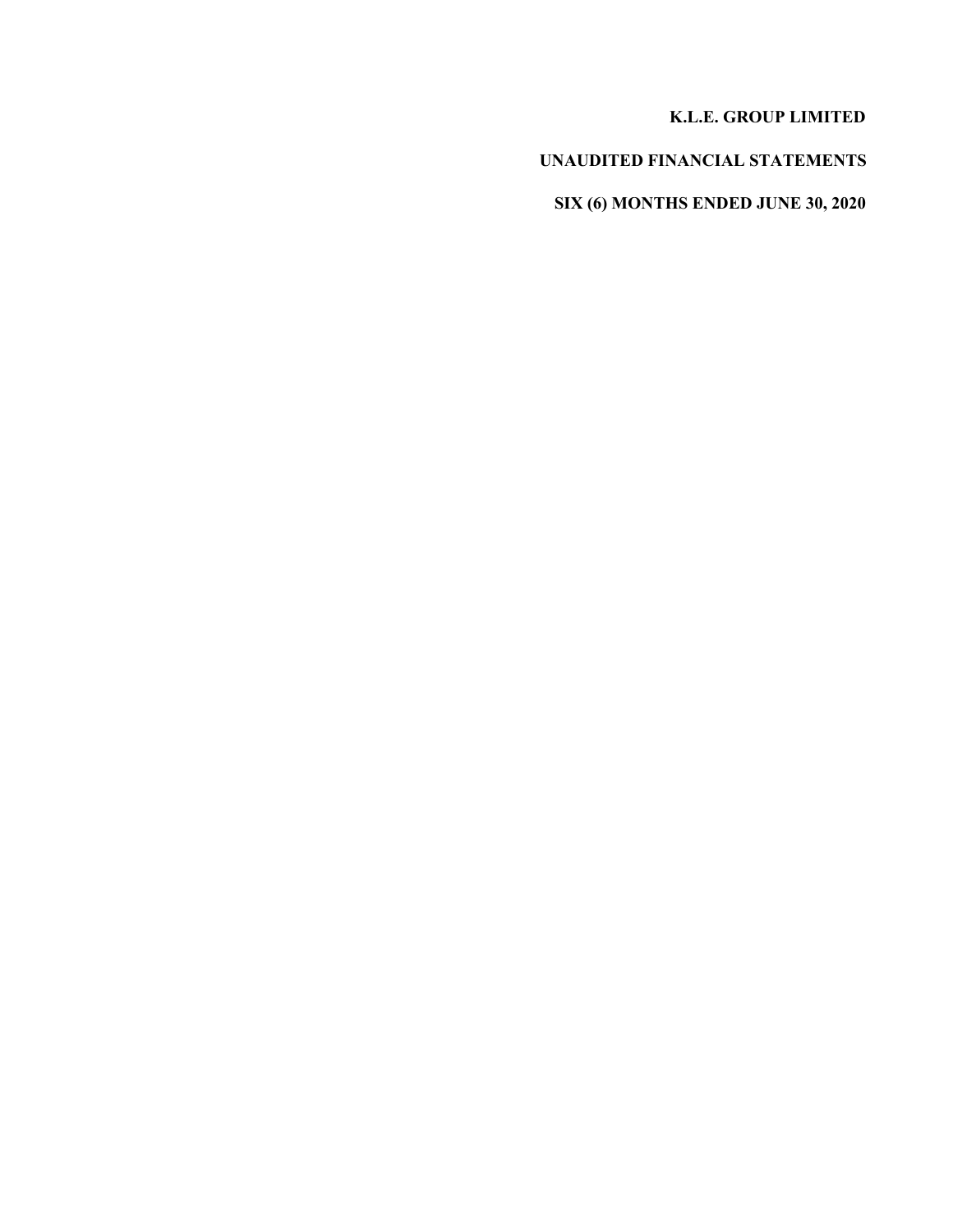### **TABLE OF CONTENTS**

| Statement of Comprehensive Income      |         |
|----------------------------------------|---------|
| <b>Statement of Financial Position</b> |         |
| Statement of Changes in Equity         | 3       |
| <b>Statement of Cash Flows</b>         | 4       |
| Notes to the Financial Statement       | $5 - 9$ |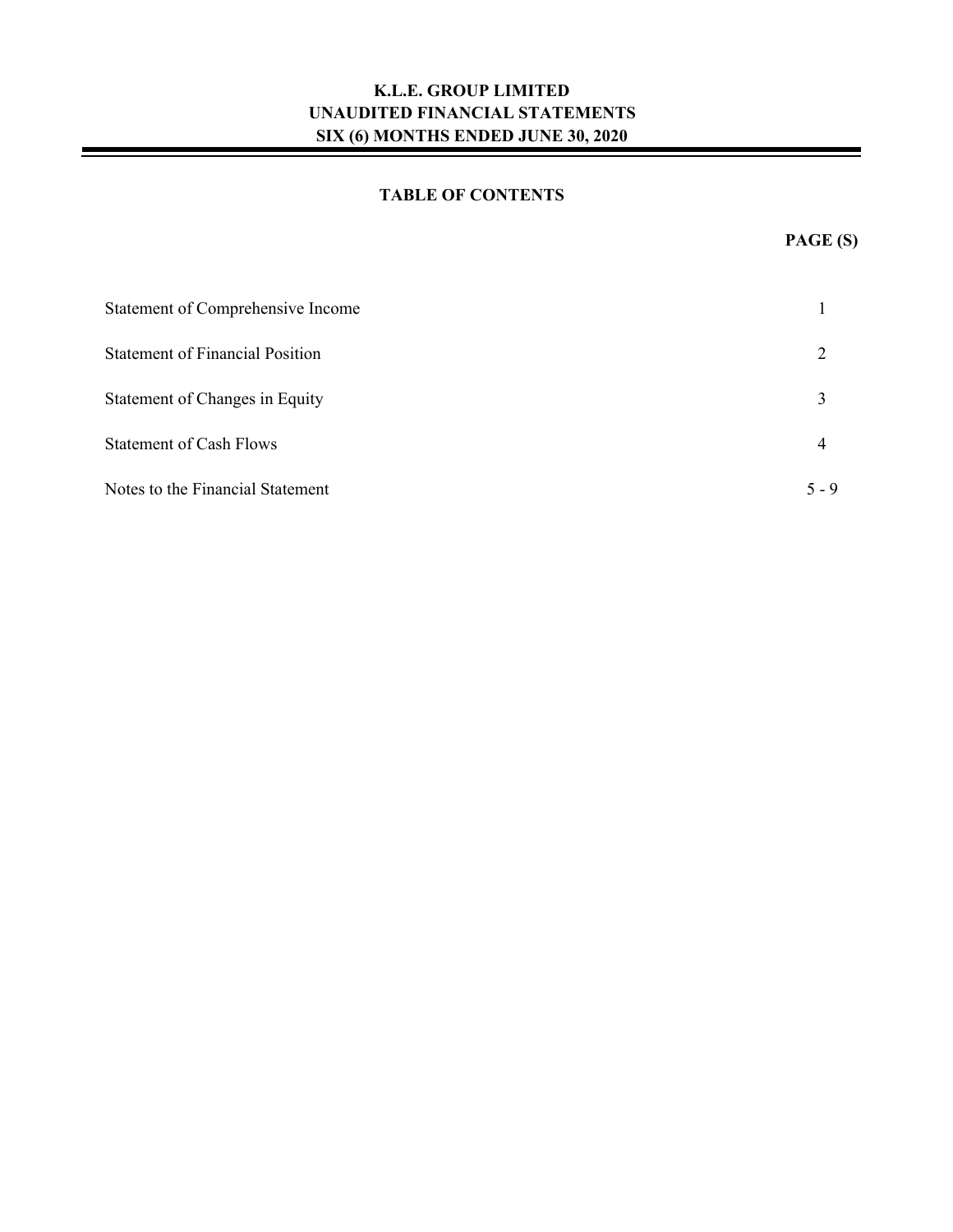## **K.L.E. GROUP LIMITED STATEMENT OF COMPREHENSIVE INCOME SIX (6) MONTHS ENDED JUNE 30, 2020 UNAUDITED**

|                                                                                 | <b>Unaudited</b><br>Quarter<br>ended<br>June 30 | Unaudited<br>Ouarter<br>ended<br>June 30 | <b>Unaudited</b><br><b>Six Months</b><br>ended<br>June 30 | Unaudited<br>Six Months<br>ended<br>June 30 | <b>Audited</b><br><b>Year ended</b><br>ended<br>Dec 31, |
|---------------------------------------------------------------------------------|-------------------------------------------------|------------------------------------------|-----------------------------------------------------------|---------------------------------------------|---------------------------------------------------------|
|                                                                                 | 2020                                            | 2019                                     | 2020                                                      | 2019                                        | 2019                                                    |
|                                                                                 | \$'000                                          | \$'000                                   | \$'000                                                    | \$'000                                      | \$'000                                                  |
|                                                                                 |                                                 |                                          |                                                           |                                             |                                                         |
| Revenue                                                                         | 7,777                                           | 52,149                                   | 80,447                                                    | 101,872                                     | 210,172                                                 |
| Cost of Sales                                                                   | (2,540)                                         | (15,368)                                 | (24, 638)                                                 | (29,360)                                    | (64,246)                                                |
| Gross profit                                                                    | 5,238                                           | 36,781                                   | 55,811                                                    | 72,512                                      | 145,926                                                 |
| Other operating income                                                          | 1                                               | 3,948                                    | 3,603                                                     | 10,355                                      | 20,491                                                  |
| Administrative and other expense                                                | (20, 544)                                       | (36, 257)                                | (87, 529)                                                 | (72, 684)                                   | (162, 711)                                              |
| (Loss)/profit from operations                                                   | (15,306)                                        | 4,472                                    | (28, 116)                                                 | 10,183                                      | 3,706                                                   |
| Finance and depreciation cost                                                   | (9,318)                                         | (5,296)                                  | (15,578)                                                  | (10, 533)                                   | (16, 446)                                               |
| (Loss)/profit before taxation                                                   | (24, 624)                                       | (824)                                    | (43, 694)                                                 | (350)                                       | (12,740)                                                |
| Taxation                                                                        |                                                 | (245)                                    |                                                           | (520)                                       | 682                                                     |
| Net loss from operations                                                        | (24, 624)                                       | (1,069)                                  | (43, 694)                                                 | (870)                                       | (12,058)                                                |
| Other Comprehensive Income<br>Items which may be reclassified to profit or loss | 560                                             | 1,368                                    | (499)                                                     | 1,502                                       | (2,786)                                                 |
| Net (loss)/profit for the period, being total                                   |                                                 |                                          |                                                           |                                             |                                                         |
| comprehensive (expense)/income for the year.                                    | (24, 063)                                       | 299                                      | (44, 192)                                                 | 632                                         | (14, 844)                                               |
| Number of shares                                                                | 100,000                                         | 100,000                                  | 100,000                                                   | 100,000                                     | 100,000                                                 |
| Earnings per stock unit:                                                        | (\$0.24)                                        | \$0.003                                  | (\$0.44)                                                  | \$0.006                                     | (\$0.17)                                                |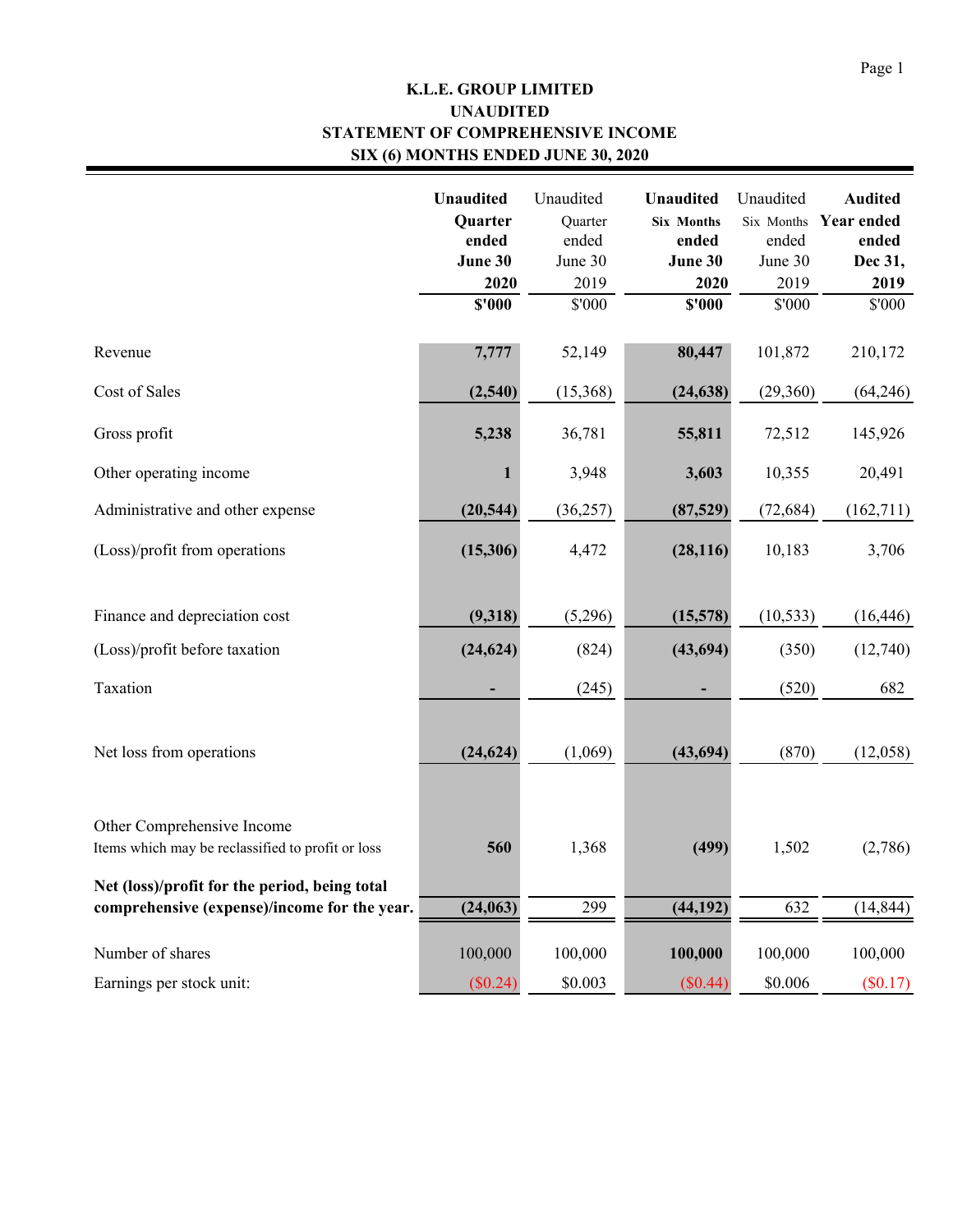#### K.L.E. GROUP LIMITED **UNAUDITED** STATEMENT OF FINANCIAL POSITION **AS AT JUNE 30, 2020**

|                                |                | Unaudited<br>as at<br>June 30 | Unaudited<br>as at<br>June 30 | Audited<br>as at<br>December 31, |
|--------------------------------|----------------|-------------------------------|-------------------------------|----------------------------------|
|                                | <b>Notes</b>   | 2020                          | 2019                          | 2019                             |
|                                |                | \$'000                        | \$'000                        | \$'000                           |
| <b>NON-CURRENT ASSETS</b>      |                |                               |                               |                                  |
| Property, plant and equipment  | $\overline{7}$ | 101,709                       | 24,163                        | 22,908<br>12,979                 |
| Investment in joint venture    |                | 12,979                        | 12,590<br>60,611              | 55,864                           |
| Investment in associate        |                | 55,864<br>7,921               | 12,964                        | 12,919                           |
| Investments                    |                | -                             | 12,490                        | 9,737                            |
| Long term receivables          |                | 9,868                         | 9,186                         | 9,868                            |
| Deferred tax asset             |                |                               |                               |                                  |
| Total non-current assets       |                | 188,342                       | 132,004                       | 124,275                          |
| <b>CURRENT ASSETS</b>          |                |                               |                               |                                  |
| Inventories                    | 8              | 3,053                         | 1,930                         | 3,461                            |
| Receivables                    | 9              | 12,496                        | 14,055                        | 17,204                           |
| Due From related party         |                | 72,231                        | 65,217                        | 63,387                           |
| Cash and cash equivalents      | 12             | 1,771                         | 6,071                         | 6,169                            |
| <b>Total current assets</b>    |                | 89,551                        | 87,273                        | 90,221                           |
| <b>Total assets</b>            |                | 277,894                       | 219,277                       | 214,496                          |
| <b>EQUITY</b>                  |                |                               |                               |                                  |
| Share capital                  |                | 122,903                       | 122,903                       | 122,903                          |
| Revaluation reserve            |                | 1,939                         | 1,978                         | 2,438                            |
| Accumulated (deficit)/surplus  |                | (69, 698)                     | (10,068)                      | (26,004)                         |
|                                |                | 55,145                        | 114,813                       | 99,337                           |
| <b>NON-CURRENT LIABILITIES</b> |                |                               |                               |                                  |
| Bank loan                      | 10             | 58,720                        | 61,490                        | 57,690                           |
| Other long term loan           | 10             | 94,108                        |                               |                                  |
| Due to related party           |                | 1,123                         | 1,471                         | 1,043                            |
|                                |                | 153,951                       | 62,961                        | 58,733                           |
| <b>CURRENT LIABILITIES</b>     |                |                               |                               |                                  |
| Current portion of loan        | 10             | 7,854                         | 6,901                         | 7,362                            |
| Payables                       | 11             | 53,552                        | 27,885                        | 42,125                           |
| Bank overdraft                 |                | 6,745                         | 5,355                         | 6,291                            |
| Taxation                       |                | 648                           | 1,362                         | 648                              |
| Total current liabilities      |                | 68,799                        | 41,503                        | 56,426                           |
| Total equity and liabilities   |                | 277,894                       | 219,277                       | 214,496                          |

Approved by the Board of Directors and signed on its behalf by:

 $\epsilon$ 

Gary Matalon (Director)

Ä,

David Shirley (Chairman)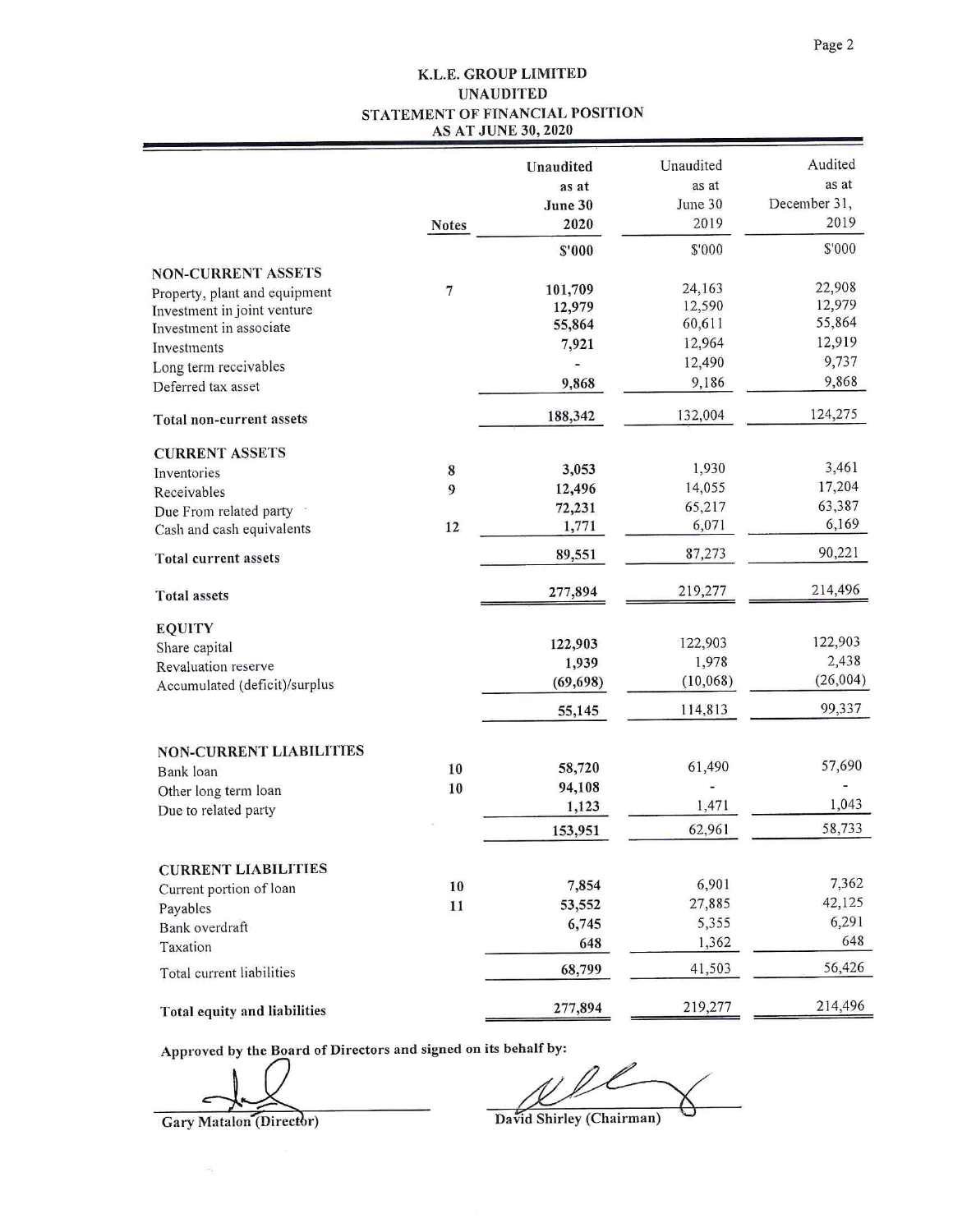### **K.L.E. GROUP LIMITED STATEMENT OF CHANGES IN EQUITY SIX (6) MONTHS ENDED JUNE 30, 2020 UNAUDITED**

|                                     | <b>Share</b><br>capital<br>\$'000 | <b>Revaluation</b><br>reserve<br>\$'000 | Accumulated<br>deficit<br>\$'000 | <b>Total</b><br>\$'000 |
|-------------------------------------|-----------------------------------|-----------------------------------------|----------------------------------|------------------------|
| Balance at 31 December 2018         | 122,903                           | 476                                     | (9,198)                          | 114,181                |
| <b>Total Comprehensive Income</b>   |                                   |                                         |                                  |                        |
| Net loss                            |                                   |                                         | (870)                            | (870)                  |
| Other Comprehensive Income          |                                   | 1,502                                   |                                  | 1,502                  |
| Unaudited balances at June 30, 2019 | 122,903                           | 1,978                                   | (10,068)                         | 114,813                |
| Audited balance at 31 December 2019 | 122,903                           | 2,438                                   | (26,004)                         | 99,337                 |
| <b>Total Comprehensive Income</b>   |                                   |                                         |                                  |                        |
| Net loss                            |                                   |                                         | (43, 694)                        | (43, 694)              |
| Other comprehensive expense         |                                   | (498.73)                                |                                  | (499)                  |
| Unaudited balances at June 30, 2020 | 122,903                           | 1,939                                   | (69, 698)                        | 55,145                 |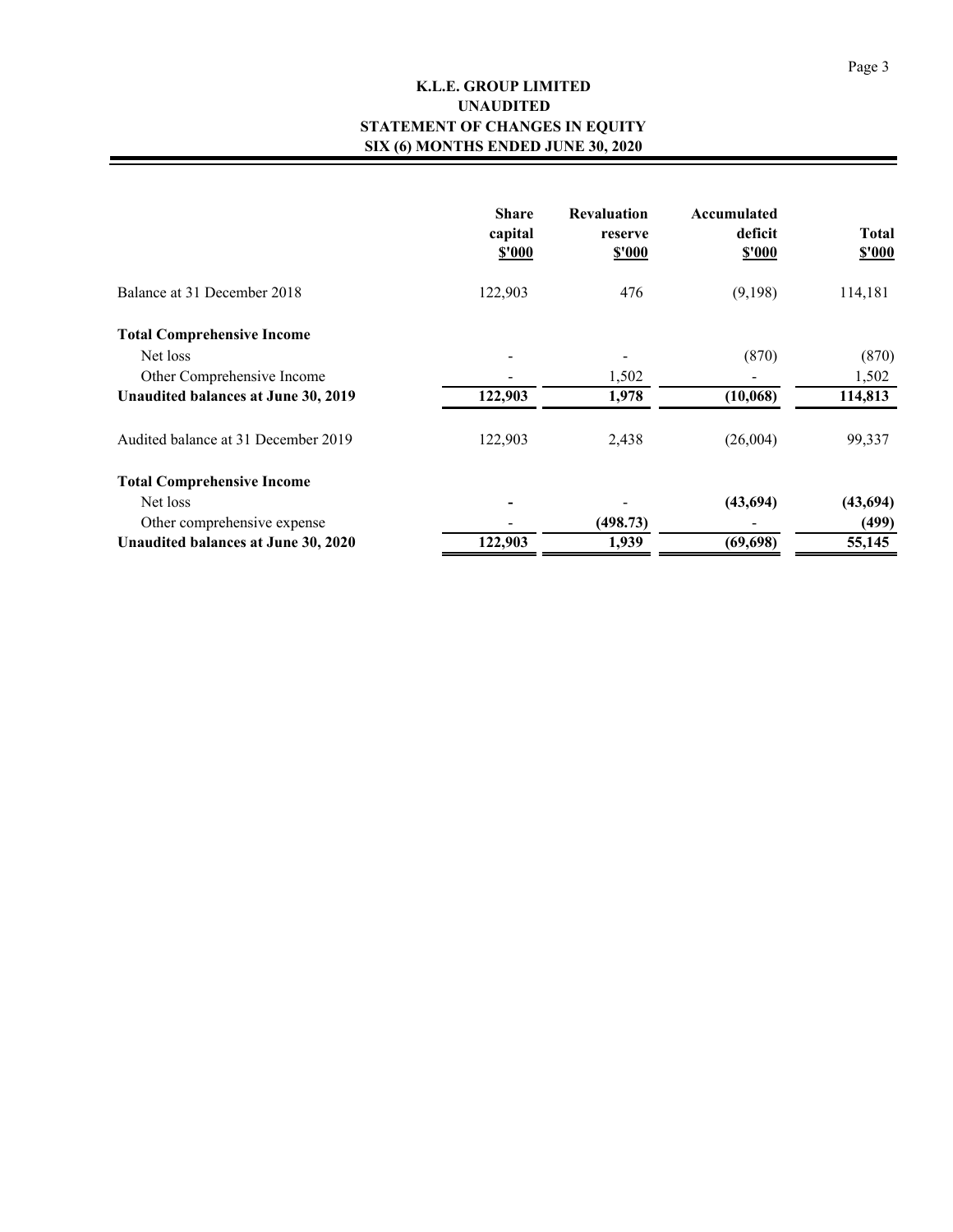### **K.L.E. GROUP LIMITED STATEMENT OF CASH FLOWS SIX (6) MONTHS ENDED JUNE 30, 2020 UNAUDITED**

| <b>CASH FLOWS FROM OPERATING ACTIVITIES</b>                                                                                                                                  | <b>Unaudited</b><br>Quarter ended<br><b>June 30,</b><br>2020<br><b>\$'000</b> | Unaudited<br>Quarter ended<br>June 30,<br>2019<br>\$'000 | Audited<br>Year ended<br>December 31,<br>2019<br>\$'000 |
|------------------------------------------------------------------------------------------------------------------------------------------------------------------------------|-------------------------------------------------------------------------------|----------------------------------------------------------|---------------------------------------------------------|
| (Loss)/profit for the period / year                                                                                                                                          | (44, 192)                                                                     | 632                                                      | (14, 844)                                               |
| Items not affecting cash resources                                                                                                                                           | 21,791                                                                        | 11,505                                                   | 18,016                                                  |
| Operating (loss)/profit before changes in working capital                                                                                                                    | (22, 401)                                                                     | 12,137                                                   | 3,172                                                   |
| Changes in operating assets and liabilities<br>Inventories<br>Receivables<br>Payables<br>Related party<br>Taxation paid                                                      | 408<br>14,445<br>11,424<br>(8,764)<br>$\overline{\phantom{a}}$                | 678<br>1,151<br>(40, 847)<br>(18, 401)<br>(140)          | (853)<br>(2,001)<br>(26,605)<br>(16,999)<br>(149)       |
| Net cash used in operations                                                                                                                                                  | (4,889)                                                                       | (45, 422)                                                | (43, 435)                                               |
| <b>Cash flows from investing activities</b><br>Interest received<br>Purchase of investments<br>Proceeds from sale of investment<br>Purchase of property, plant and equipment | $\mathbf{3}$<br>4,499<br>(93, 277)                                            | 32<br>(9,253)<br>(1,003)                                 | 34<br>(9,749)<br>1,000<br>(2,742)                       |
| Net cash used in investing activities                                                                                                                                        | (88, 775)                                                                     | (10, 224)                                                | (11, 457)                                               |
| <b>Cash flows from financing activities</b><br>Loan proceeds<br>Interest and other related expense<br>Loan repayment                                                         | 94,108<br>(4, 135)<br>(1, 163)                                                | 70,500<br>(4,289)<br>(8, 877)                            | 70,500<br>(8,645)<br>(12,216)                           |
| Net cash provided by financing activities                                                                                                                                    | 88,811                                                                        | 57,334                                                   | 49,639                                                  |
| Net (decrease)/increase in cash and cash equivalents<br>Cash and cash equivalents at beginning of period/year<br>Effect of exchange movements on foreign balances            | (4, 853)<br>(122)                                                             | 1,687<br>(969)                                           | (5,253)<br>(969)<br>6,100                               |
| Cash and cash equivalents at end of period / year                                                                                                                            | (4, 975)                                                                      | 718                                                      | (122)                                                   |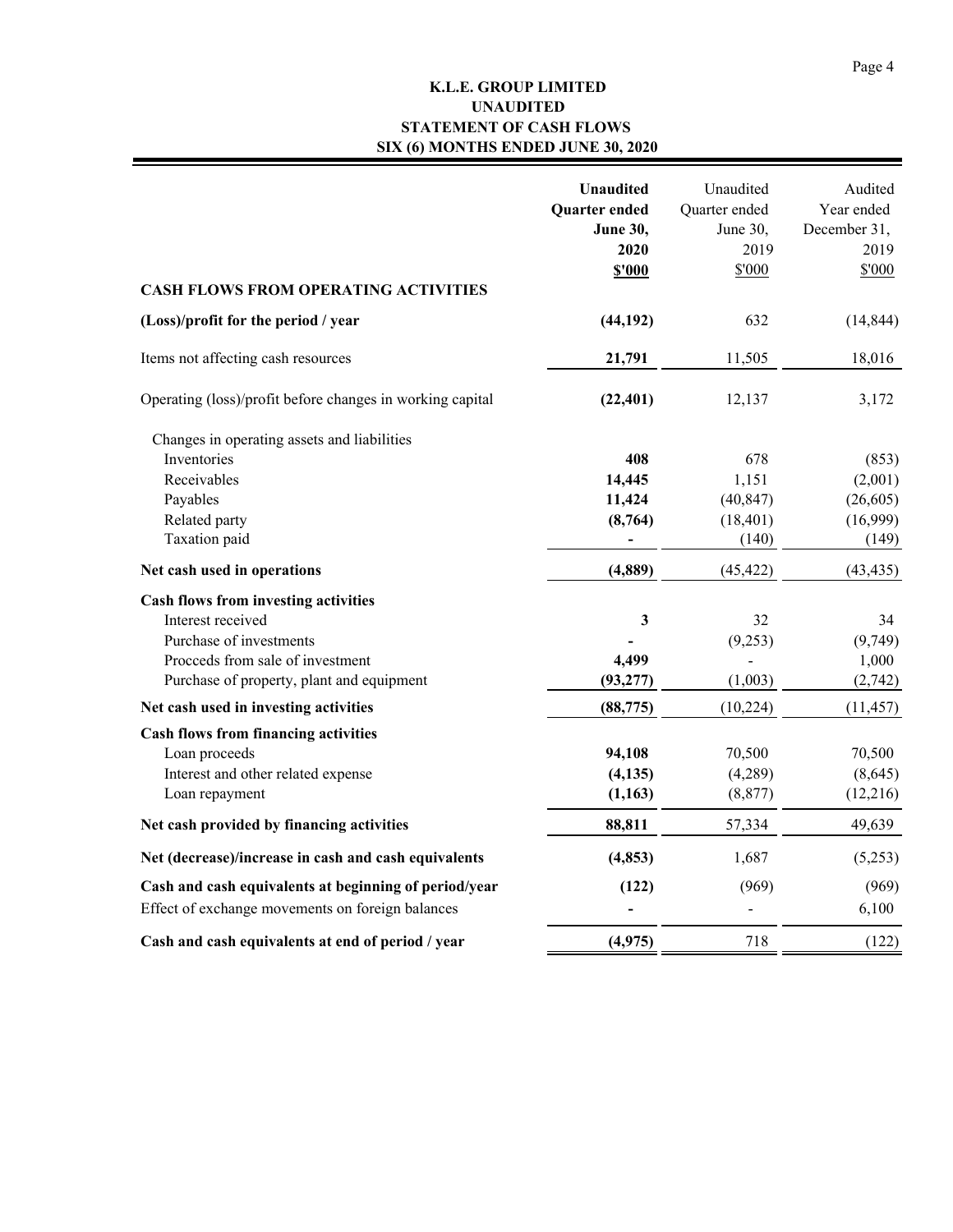#### **1. IDENTIFICATION AND PRINCIPAL ACTIVITIES**

K.L.E Group Limited is a limited liability company incorporated and domiciled in Jamaica. The registered office of the company is Unit 6, 67 Constant Spring Road, Kingston 10.

The company's shares are listed on the Junior Market of the Jamiaca Stock Exchange.

The principal activities of the company are the operation of restaurants under the brand "Usain Bolt's Tracks and Records", and the provision of management services to T & R Restaurant Systems Limited t/a FranJam.

KLE currently has a 49% shareholdings in associated company, T&R Restaurant Systems Limited.

#### **2. SIGNIFICANT ACCOUNTING POLICIES**

#### **(a) Basis of preparation**

The interim financial statements have been prepared under the historical cost basis and are expressed in Jamaican Dollars, which is the company's functional and presentation currency.

The Company's financial statements have been prepared in accordance and comply with International Financial Reporting Standards (IFRS). These statements are also prepared in accordance with the requirements of the Jamaican Companies Act.

The interim financial report is to be read in conjunction with the audited financial statements for the year ended December 31, 2019. These explanatory notes attached to the interim financials statements provide an explanation of events and transactions that are significant to an understanding of the changes in the financial position and performance of the Company since the financial year ended December 31, 2019.

The significant accounting policies adopted are consistent with those of the audited financial statement for the year ended December 31, 2019.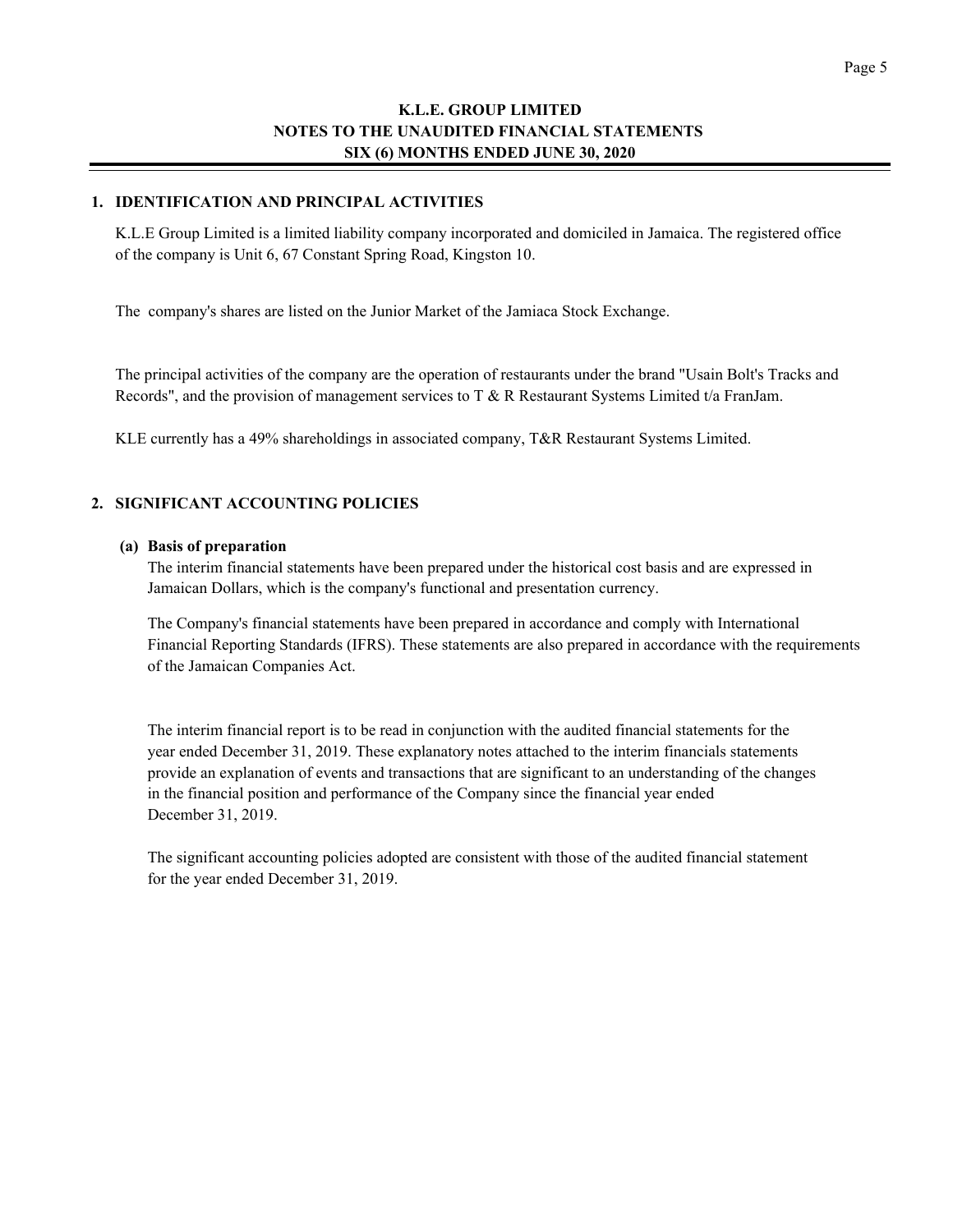#### **3. REVENUES**

|    |                                          | <b>Unaudited</b><br>June 30, 2020<br><b>\$'000</b> | Unaudited<br>June 30, 2019<br>\$'000 | Audited<br>December 31, 2019<br>\$'000 |
|----|------------------------------------------|----------------------------------------------------|--------------------------------------|----------------------------------------|
|    | Food and Bar                             | 80,128                                             | 100,572                              | 204,962                                |
|    | Merchadise and Rental                    | 319                                                | 1,300                                | 5,210                                  |
|    |                                          | 80,447                                             | 101,872                              | 210,172                                |
| 4. | <b>OTHER OPERATING INCOME</b>            |                                                    |                                      |                                        |
|    |                                          | <b>Unaudited</b>                                   | Unaudited                            | Audited                                |
|    |                                          | Quarter ended                                      | Quarter ended                        | Year ended                             |
|    |                                          | June 30, 2020                                      | June 30, 2019                        | December 31, 2019                      |
|    |                                          | <b>\$'000</b>                                      | \$'000                               | \$'000                                 |
|    | Sponsorship income                       |                                                    | 3,120                                | 5,504                                  |
|    | Interest income                          | 3                                                  | 32                                   | 34                                     |
|    | Other income                             | 3,600                                              | 7,203                                | 14,953.45                              |
|    |                                          | 3,603                                              | 10,355                               | 20,491                                 |
| 5. | <b>ADMINISTRATIVE AND OTHER EXPENSES</b> |                                                    |                                      |                                        |
|    |                                          | <b>Unaudited</b>                                   | Unaudited                            | Audited                                |
|    |                                          | June 30, 2020                                      | June 30, 2019                        | December 31, 2019                      |
|    |                                          | \$'000                                             | \$'000                               | \$'000                                 |
|    | Bank service charge                      | 4,259                                              | 3,452                                | 7,832                                  |
|    | Insurance                                | 1,353                                              | 1,770                                | 3,434                                  |
|    | Professional fees                        | 3,414                                              | 2,928                                | 5,631                                  |
|    | Rent                                     | 8,039                                              | 6,985                                | 14,525                                 |
|    | Repairs and maintenance                  | 1,807                                              | 1,109                                | 2,258                                  |
|    | Salaries and related cost                | 26,479                                             | 31,328                               | 65,779                                 |
|    | Security                                 | 950                                                | 398                                  | 917                                    |
|    | Staff welfare                            | 990                                                | 962                                  | 2,918                                  |
|    | Utilities                                | 10,424                                             | 8,815                                | 18,193                                 |
|    | Advertising and marketing                | 4,559                                              | 5,499                                | 17,709                                 |
|    | <b>Bathroom</b> supplies                 | 151                                                | 70                                   | 70                                     |
|    | Couriers                                 | 470                                                | 413                                  | 998                                    |
|    | Dues and subscription                    | 364                                                | 566                                  | 1,269                                  |
|    | Equipment rental & charges               | 814                                                | 436                                  | 1,075                                  |
|    | IT expense                               | 414                                                | 412                                  | 1,373                                  |
|    | Cleaning and sanitation                  | 1,424                                              | 1,583                                | 3,165                                  |
|    | Licenses and permits                     | 42                                                 | 265                                  | 408                                    |
|    | Office supplies and expenses             | 221                                                | 231                                  | 384                                    |
|    | Printing and reproduction                | 93                                                 | 220                                  | 418                                    |
|    | Travel and entertainment                 | 1,029                                              |                                      | 632                                    |
|    | Bad debt                                 | 12,737                                             |                                      |                                        |
|    | Kitchen and bar supplies                 | 1,384                                              | 800                                  | 2,097                                  |
|    | Music and entertainment                  | 484                                                | 339                                  | 1,935                                  |
|    | Freight and shipping                     | 56                                                 |                                      | 26                                     |
|    | Penalties and interest                   | 263                                                | 1                                    | 313                                    |
|    | Royalties                                | 3,232                                              | 4,104                                | 8,458                                  |
|    | Casual Labour                            | 2,076                                              |                                      | 81                                     |
|    | Asset Tax and other expenses             |                                                    |                                      | 812                                    |
|    |                                          | 87,529                                             | 72,687                               | 162,711                                |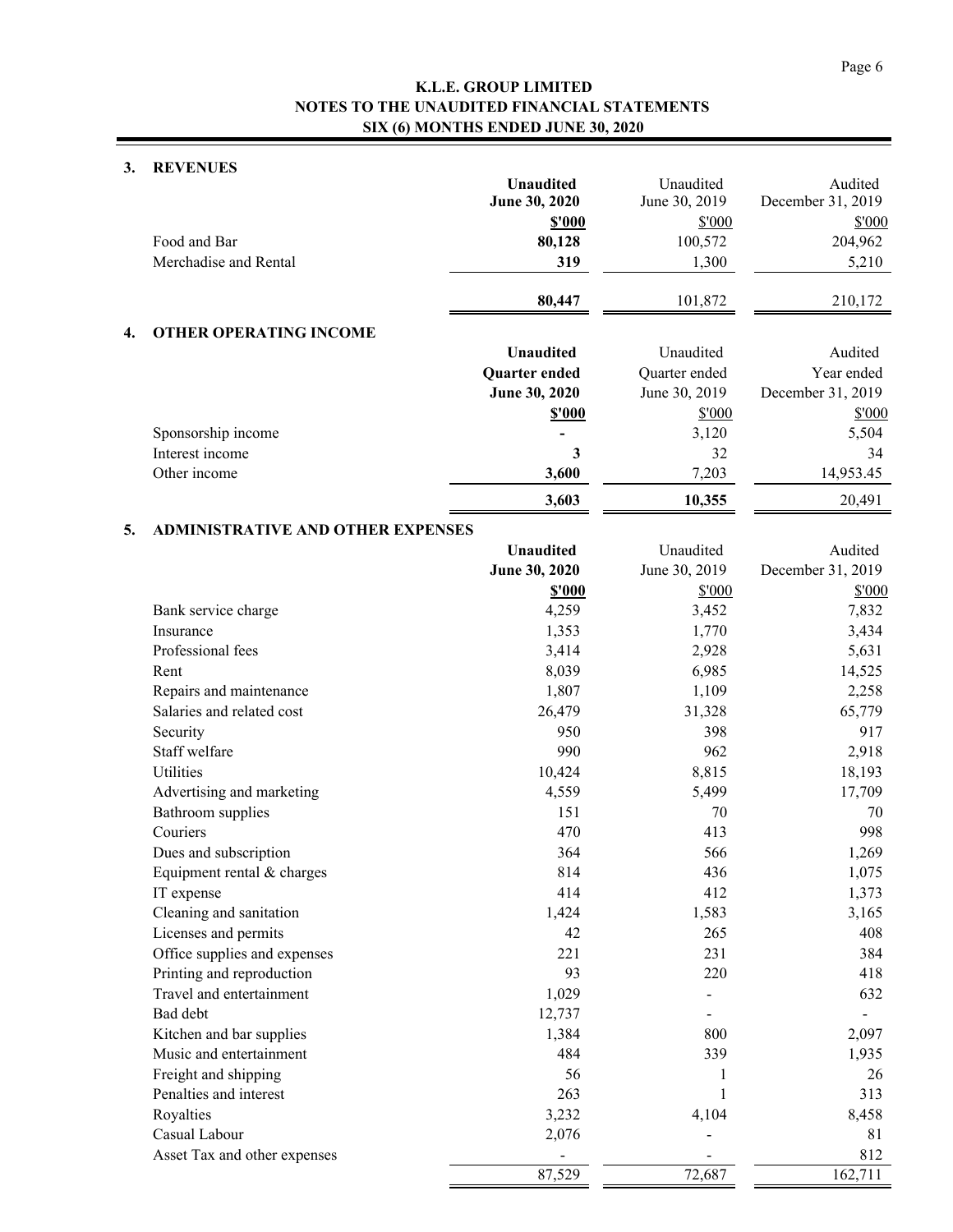#### **6. FINANCE AND POLICY COST**

|                       | <b>Unaudited</b>     | Unaudited     | Audited      |
|-----------------------|----------------------|---------------|--------------|
|                       | <b>Ouarter ended</b> | Quarter ended | Year ended   |
|                       | June 30, 2020        | June 30, 2019 | Dec 31, 2019 |
|                       | <b>\$'000</b>        | \$'000        | \$'000       |
| Interest expense      | 4,135                | 4,289         | 8,645        |
| Depreciation expense  | 14,475               | 8,230         | 11,223       |
| Foreign exchange gain | (3,032)              | (1,986)       | (3, 422)     |
|                       | 15,578               | 10,533        | 16,446       |

### **7. PROPERTY, PLANT AND EQUIPMENT**

|                                   | Leashold<br>Improvements<br>\$'000 | Equipment<br>\$'000 | Furniture<br>& Fixtures<br>\$'000 | Security<br>System<br>\$'000 | Computers<br>\$'000 | Total<br>\$'000 |
|-----------------------------------|------------------------------------|---------------------|-----------------------------------|------------------------------|---------------------|-----------------|
| At cost:                          |                                    |                     |                                   |                              |                     |                 |
| Beginning of year                 | 72,141                             | 28,042              | 48,119                            | 290                          | 5,912               | 154,503         |
| Additions                         | 65,629                             | 8,105               | 16,513                            | 1,471                        | 1,558               | 93,276          |
| Disposal                          |                                    |                     |                                   |                              |                     |                 |
| End of period                     | 137,770                            | 36,147              | 64,631                            | 1,761                        | 7,471               | 247,779         |
| Accumulated                       |                                    |                     |                                   |                              |                     |                 |
| <b>Depreciation</b>               |                                    |                     |                                   |                              |                     |                 |
| Beginning of year                 | 71,102                             | 19,215              | 37,304                            | 149                          | 3,825               | 131,595         |
| Charge for the period<br>Disposal | 8,611                              | 1,806               | 3,229                             | 88                           | 741                 | 14,475          |
| End of period                     | 79,713                             | 21,021              | 40,533                            | 237                          | 4,566               | 146,070         |
| Net book value                    |                                    |                     |                                   |                              |                     |                 |
| end of period                     | 58,057                             | 15,126              | 24,099                            | 1,523                        | 2,904               | 101,709         |
| End of prior year                 | 1,039                              | 8,826               | 10,815                            | 140                          | 2,088               | 22,908          |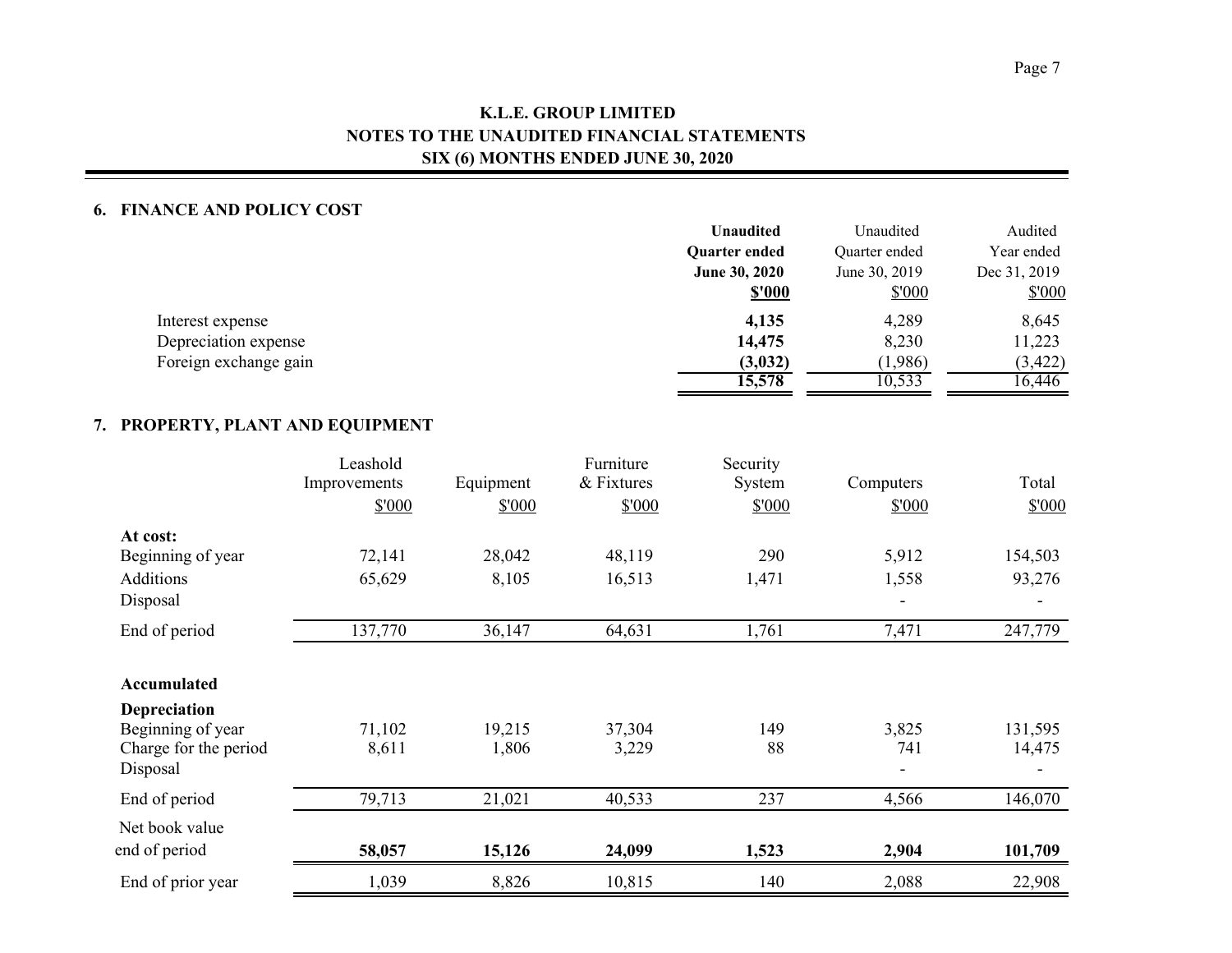### **8. INVENTORIES**

|     |                                                                | <b>Unaudited</b><br>June 30, 2020<br>\$'000 | Unaudited<br>June 30, 2019<br>\$'000 | Audited<br>Dec. 31, 2019<br>\$'000 |
|-----|----------------------------------------------------------------|---------------------------------------------|--------------------------------------|------------------------------------|
|     | Goods for resale                                               | 3,053                                       | 1,930                                | 3,461                              |
|     |                                                                | 3,053                                       | 1,930                                | 3,461                              |
| 9.  | <b>RECEIVABLES</b>                                             |                                             |                                      |                                    |
|     |                                                                | <b>Unaudited</b>                            | Unaudited                            | Audited                            |
|     |                                                                | June 30, 2020                               | June 30, 2019                        | Dec. 31, 2019                      |
|     |                                                                | <b>\$'000</b>                               | \$'000                               | \$'000                             |
|     | Trade receivables                                              |                                             |                                      |                                    |
|     | Trade receivables                                              | 4,966                                       | 772                                  | 496                                |
|     | <b>Related Party</b><br>Total financial assets other than cash | 4,194                                       | 8,388                                | 4,445                              |
|     | equivalents classified as amortised cost                       | 9,160                                       | 9,160                                | 4,941                              |
|     | Prepayments and other receivables                              | 3,336                                       | 17,382                               | 22,000                             |
|     | Less long term portion - other receivables                     |                                             | (12, 490)                            | (9, 737)                           |
|     |                                                                | 12,496                                      | 14,052                               | 17,204                             |
| 10. | <b>LOANS PAYABLE</b>                                           |                                             |                                      |                                    |
|     |                                                                | <b>Unaudited</b>                            | Unaudited                            | Audited                            |
|     |                                                                | June 30, 2020                               | June 30, 2019                        | Dec. 31, 2019                      |
|     |                                                                | <b>\$'000</b>                               | \$'000                               | \$,000                             |
|     | Bank loan - Sagicor Bank Limited                               |                                             |                                      |                                    |
|     | J\$70.5 Million Loan<br>(i)                                    | 66,573                                      | 68,391                               | 65,052                             |
|     | Other Loan                                                     |                                             |                                      |                                    |
|     | (ii) USD \$700,000.00                                          | 94,108                                      |                                      |                                    |
|     | Total loans                                                    | 160,682                                     | 68,391                               | 65,052                             |
|     | Classified as follows:                                         |                                             |                                      |                                    |
|     | Non-current                                                    |                                             |                                      |                                    |
|     | Bank loan                                                      | 58,720                                      | 61,490                               | 57,690                             |
|     | Other loan                                                     | 94,108                                      |                                      |                                    |
|     |                                                                | 152,828                                     | 61,490                               | 57,690                             |
|     | <b>Current</b>                                                 |                                             |                                      |                                    |
|     | Bank loan                                                      | 7,854                                       | 6,901                                | 7,362                              |
|     | Other loan                                                     |                                             |                                      |                                    |
|     |                                                                | 7,854                                       | 6,901                                | 7,362                              |
|     | Total loan payable                                             | 160,682                                     | 68,391                               | 65,052                             |